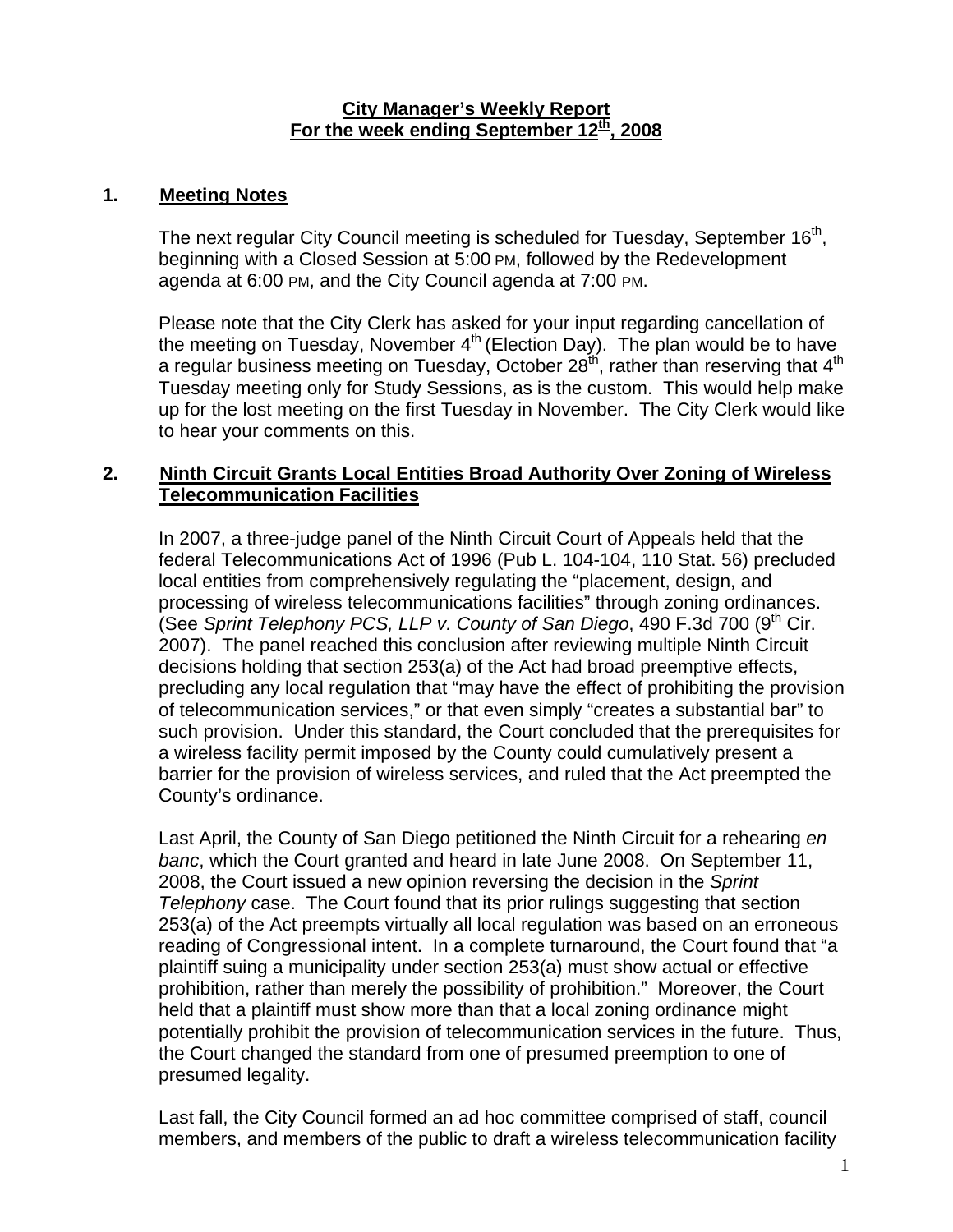ordinance designed to regulate the placement, design, and processing of wireless facility permits. Now that the Ninth Circuit has made clear that the City has broad authority to regulate the placement and design of wireless facilities, the committee will soon be able to finalize the draft ordinance and present it to the Council.

### **3. Meeting with Representatives of Richmond Contractors Alliance**

City and Community Development staff members Steve Duran, Jim Goins, Tim Jones, Sal Vaca, Fred Lucero, Bruce Soublet and I met today with Rhonda Harris and representatives of the Richmond Contractors Alliance to discuss ways in which the City could improve its working relationships and help develop more opportunities for local contractors. Among the topics discussed were:

- Technical assistance for local contractors Contractors Alliance members indicated that it would be helpful to have local training workshops on such topics as project scheduling, estimating, project management and construction management. As a follow-up, Employment and Training Director Sal Vaca will explore potential options for providing such expanded, local training opportunities.
- Outreach to local contractors regarding projects "in the pipeline" The group discussed how to more effectively advise local contractors of upcoming opportunities, not just for City and Redevelopment Agency public works projects, but also for private development projects where local subcontractors might have opportunities. The Community and Economic Development group of managers plans to develop some standard operating procedures for broader and more consistent outreach to local contractors.
- Advising general contractors of responsibilities under local ordinances with respect to local hiring – It was generally concluded that mandatory pre-bid conferences might be helpful in making certain that general contractors understand these obligations for City projects.
- Reducing retention amounts to assist in cash flow The group noted that high dollar amount and long retention periods are especially difficult for smaller contractors. As a follow-up, City staff will discuss with Merriweather and Williams, with whom the City recently contracted to developing insurance bond programs to assist local contractors, ideas that they may have for reducing contract retentions while still providing payment and job completion assurance.

From my perspective, the meeting was very useful and productive.

# **4. Public Works Paving Progress**

This past week, Public Works crews completed the resurfacing of  $20<sup>th</sup>$  and  $21<sup>st</sup>$ Streets between Macdonald Avenue and Barrett Avenue. Next week, Public Works will be resurfacing Collins Street from Curry Street to W. Chanslor Avenue in Atchison Village.